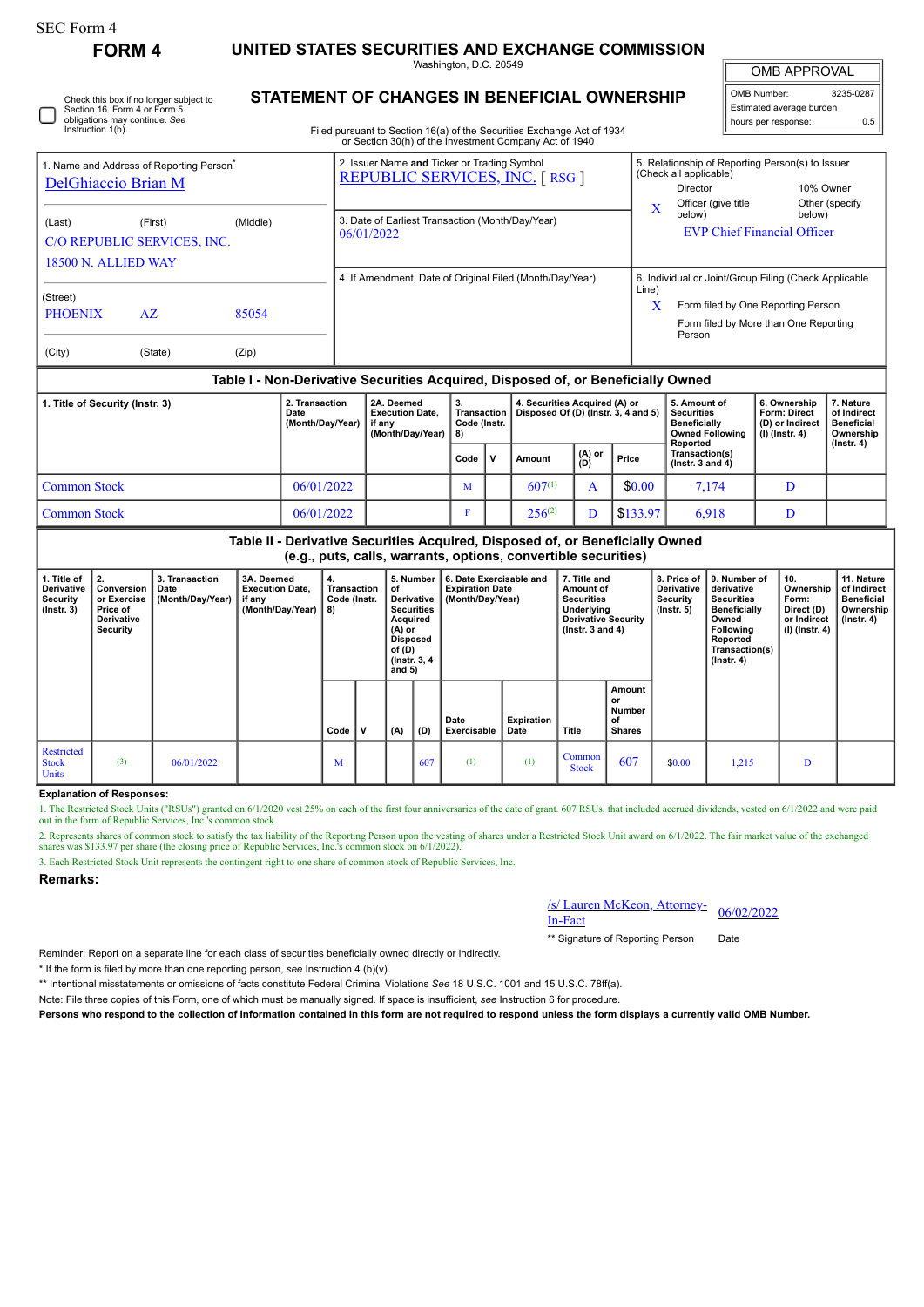Know all by these presents, that the undersigned hereby makes, constitutes and appoints each of Lauren McKeon and Adrienne Wilhoit, or either of them acting singly, and with full power of substitution and re-substitution, the undersigned's true and lawful attorney-in-fact (each of such persons and their substitutes being referred to herein as the "Attorney-in-Fact"), with full power to act for the undersigned and in the undersigned's name, place and stead, in any and all capacities, to:

(1) Prepare, execute, and submit to the Securities and Exchange Commission ("SEC") a Form ID, including amendments thereto, and any other documents necessary or appropriate to obtain codes and passwords enabling the undersigned to make electronic filings with the SEC of reports required or considered by the Attorney-in-Fact to be advisable under Section 13 or Section 16 of the Securities Exchange Act of 1934 (the "Exchange Act") or any rule or regulation of the SEC;

(2) Prepare, execute, acknowledge, deliver and file Forms 3, 4, and 5 (including any amendments thereto) with respect to the securities of Republic Services, Inc., a Delaware corporation (the "Company"), with the SEC, any national securities exchanges and the Company, as considered necessary or advisable under Section 16(a) of the Exchange Act and the rules and regulations promulgated thereunder, as amended from time to time;

(3) Seek or obtain, as the undersigned's representative and on the undersigned's behalf, information on transactions in the Company's securities from any third party, including brokers, employee benefit plan administrators and trustees, and the undersigned hereby authorizes any such person to release any such information to the undersigned and approves and ratifies any such release of information; and

(4) Perform any and all other acts which in the discretion of such Attorney-in-Fact are necessary or desirable for and on behalf of the undersigned in connection with the foregoing.

The undersigned acknowledges that:

(a) This Power of Attorney authorizes, but does not require, such attorney-in-fact to act in her discretion on information provided to such Attorney-in-Fact without independent verification of such information;

(b) Any documents prepared and/or executed by such Attorney-in-Fact on behalf of the undersigned pursuant to this Power of Attorney will be in such form and will contain such information and disclosure as such Attorney-in-Fact, in her discretion, deems necessary or desirable;

(c) Neither the Company nor such Attorney-in-Fact assume (i) any liability for the undersigned's responsibility to comply with the requirement of the Exchange Act, (ii) any liability of the undersigned for any failure to comply with such requirements, or (iii) any obligation or liability of the undersigned for profit disgorgement under Section 16(b) of the Exchange Act; and

(d) This Power of Attorney does not relieve the undersigned from responsibility for compliance with the undersigned's obligations under the Exchange Act, including without limitation the reporting requirements under Section 16 of the Exchange Act.

The undersigned hereby gives and grants the Attorney-in-Fact full power and authority to do and perform all and every act and thing whatsoever requisite, necessary or appropriate to be done in and about the foregoing matters as fully to all intents and purposes as the undersigned might or could do if present, hereby ratifying all that such Attorney-in-Fact of, for and on behalf of the undersigned, shall lawfully do or cause to be done by virtue of this Limited Power of Attorney.

This Power of Attorney shall remain in full force and effect until revoked by the undersigned in a signed writing delivered to such Attorney-in-Fact.

IN WITNESS WHEREOF, the undersigned has caused this Power of Attorney to be executed as of this 29th day of April, 2022.

Signature: /s/ Brian M. DelGhiaccio